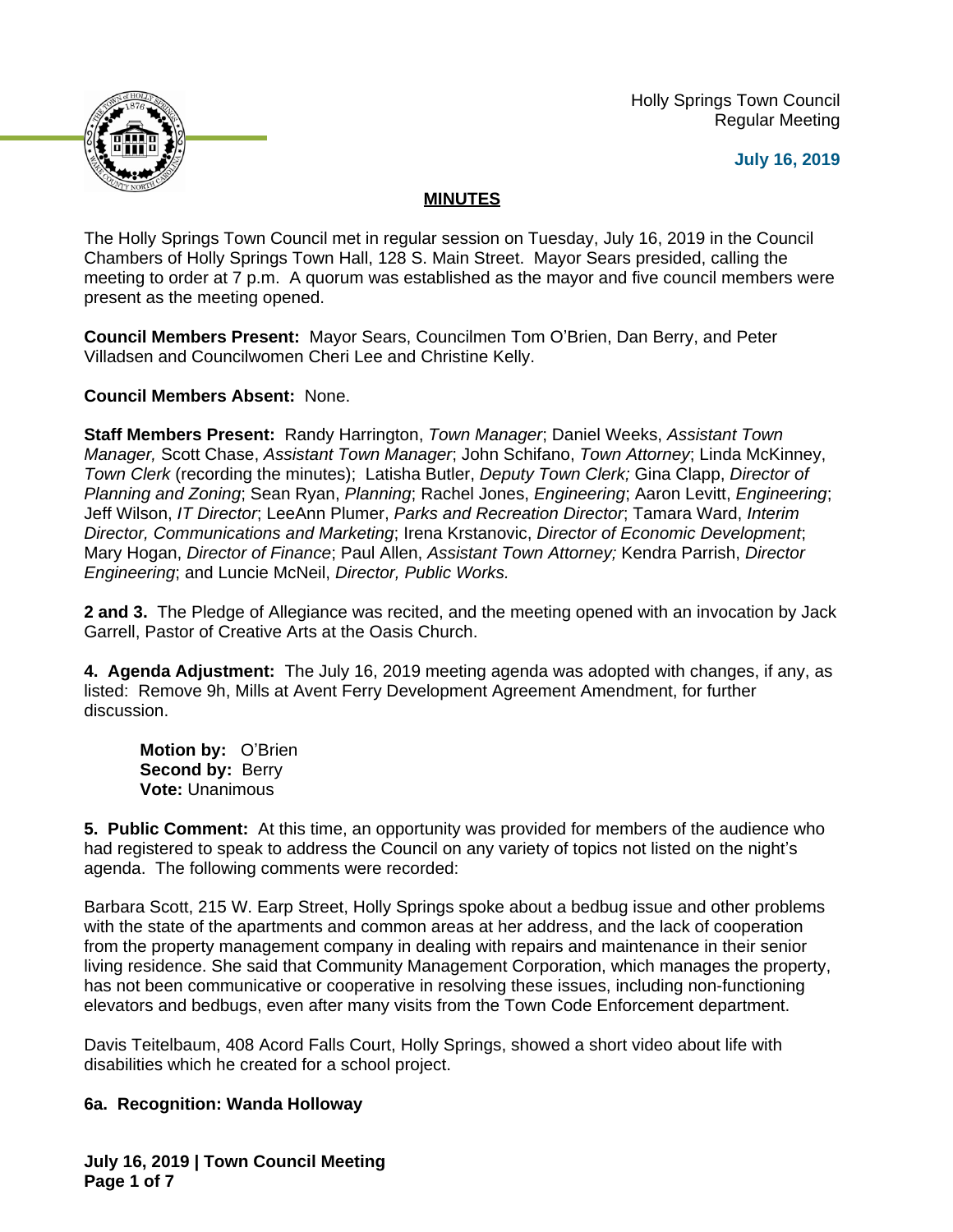Councilwoman Lee said that she has worked with Wanda Holloway for many years. She said that Ms. Holloway has brought a diverse perspective to the committee. She was appointed to the Parks and Recreation Advisory Committee in January 2006. As a member of the Committee she has been involved with endless parks and recreation policy updates and participated in the effort to support and pass the 2011 Parks and Recreation bond which included the construction of the Womble turf field, concession stand, tennis courts and playground; the Jones Park playground and disc golf court improvements; Ting Soccer and Tennis Complexes; the Carl Dean Greenway; and the acquisition of Sugg Farm Park. She was a supportive volunteer of the 2009-2011 renovations to the Hunt Recreation Center. Ms. Holloway has been to all the parks and recreation facilities, participating in numerous facility tours to provide insight and ideas for future improvements. She was an active member of the original production of *Finding Patience* in which she graced the audience with her amazing singing voice. Ms. Holloway provide input on improvements for Art after Dark, summer camps, football, baseball, and more. She served hot chocolate at numerous Main Street Christmas events. Because of the efforts of Ms. Holloway and volunteers like her, Holly Springs is a better place today.

Councilwoman Lee presented Ms. Holloway with a plaque as a token of the Town's appreciation.

### **Action:** None.

#### **7a. Requests and Communications: Southwest Area Study**

Kendra Parrish, Director of Engineering said the Southwest Area Study Update is a cooperative update between the Capital Area Metropolitan Planning Organization (CAMPO) and the North Carolina Department of Transportation (NCDOT) to the original study to address changes in land use and transportation since 2012 and to inform the 2050 Metropolitan Transportation Plan. It is intended to be a resource for partnering agencies and CAMPO to help guide construction of transportation infrastructure and planning of publicly funded improvements, as well as private sector, developer-funded improvements to the surrounding transportation facilities. Recommended transportation projects and improvements are presented in this study report and the various projects will be prioritized in the next update of the metropolitan transportation plan (MTP). She recognized the Holly Springs members of the Study Oversight Team: Mayor Sears, Councilwoman Lee, Shawn McGrath of the Planning Board, Christine Quante of the Chamber of Commerce, and residents Ed Neering, Glenn Myrto, and Olivier Ngueda. She then introduced Roger Henderson of Ramey Kemp, who gave a presentation on the Southwest Area Study update.

Mr. Henderson stressed that this was a multi-modal update, not cars only. He presented the recommendations for road improvements, including specific hot spots in the study area, one of which is the two current intersections of Piney Grove Wilbon and Honeycutt Road, and Piney Grove Wilbon and Wade Nash Road. He then talked about ways to make the routes to schools safer for area students, potential relocation of the CSX Apex Rail Yard, and public transportation service expansion. He thanked the Mayor and Councilmembers who have participated in the study.

Council discussed the need for a public transportation link to the Wake Tech campus, the timelines for projects identified by the study, and the past track record of recommendations becoming actual projects in the past.

#### **Action:** None.

**8a. Public Hearing: 19-SEU-04 Pine Springs Academy Mobile Classroom** – Sean Ryan, Planning, said that Pine Springs Preparatory Academy is proposing to install an approximately 6,900 square foot mobile classroom unit which will contain six classrooms in addition to bathroom facilities. The modular unit would be at the back of the property, to the west of the current building. A Development Plan for Pine Springs Preparatory Academy Middle School was submitted for

### **July 16, 2019 | Town Council Meeting Page 2 of 7**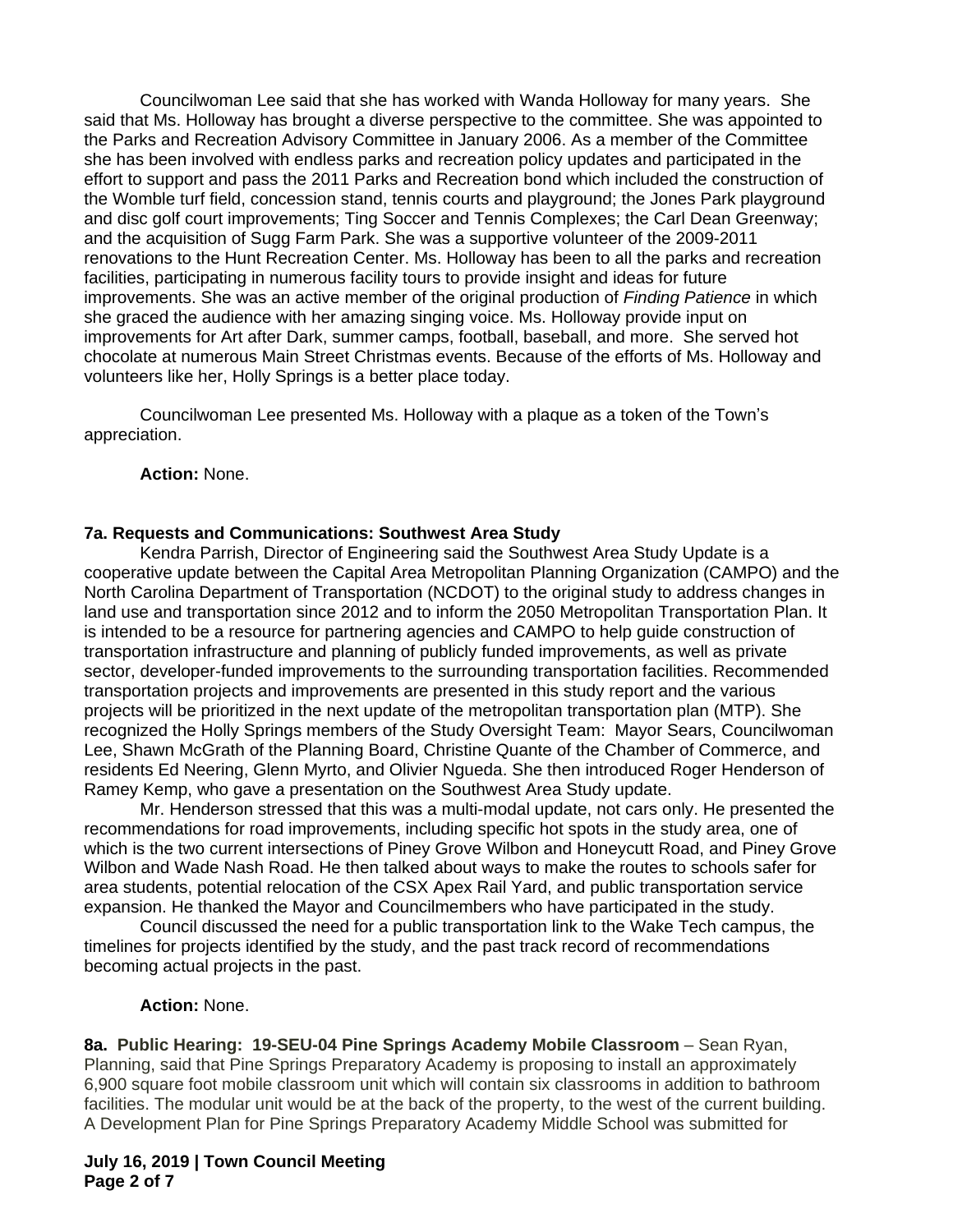review on June 19, 2019 and is anticipated to be reviewed by the Town Council in November or December 2019. Development Plan 16-DP-14 for Pine Springs Preparatory Academy was approved on January 17, 2017. Parcel was zoned R-MF-15: High Density Multifamily Residential Conditional Use on June 21, 2016 with the following developer offered conditions:

- 1. There shall be no permitted primary uses.
- 2. The following uses shall be permitted by Special Exception Use:
	- a. Educational Use: Kindergarten; child care ministry; Public library; School public or private
	- b. Government Use: Fire Station; Police Station; Post Office without outdoor parking of delivery vehicles
	- c. Residential Use: Assisted living facility

Mr. Ryan said that there would be no significant changes to the utilities, and no significant trip generation if the special exception use is granted.

### **Planning Board Recommendation:**

Shaun McGrath of the Planning Board was unable to be present. Mr. Ryan said that they discussed the following issues and concerns on 06/25/2019:

- If the mobile classroom would be visible from the bypass. There is a 100 foot wide type C-225 opaque buffer along the bypass.
- If additional landscaping or buffering is required. Foundation landscaping and a few evergreen trees, to screen the mobile unit from the school's entry drive, have been provided.
- If a new school will be ready before the expiration of the permit.

Planning Board Recommendation:

The Planning Board recommended approval (8-0-1)

Mr. Ryan said that staff has reviewed the requested Special Exception Use petition and has found that it complies with the minimum requirements as specified in Town adopted land development policies and ordinances.

With that explanation completed, Mayor Sears opened the public hearing. The following sworn testimony and evidence were submitted by those who had been administered the oath by the town clerk:

Petitioner, Kristen Stocking of 136 Kingsport Road, Holly Springs, introduced herself as a member of the Board of Directors of Pines Springs Preparatory Academy and said that Pine Springs has a projected enrollment of 770 students next school year, but the current building is at capacity at 609 students. She said that adding on to the building would be too expensive for what it would accomplish. She said that a temporary modular building on the site for two years will allow them to bridge the time required to build a new 68,000 square foot facility that can serve their students and the community for years to come. The school has a 23-acre site at 1729 N. Main Street under contract and intends to build a new middle school there, which will ensure that the modular classrooms will no longer be needed.

Council asked about the size of the modular classroom building and Ms. Stocking said it would be 6,600 square feet. There was discussion about what would happen to the modular after the new school if the new school building is delayed. Ms. Stocking said that the modular in question would be "Plan D." Before they would ask for it to stay longer, they would look at using temporaries on the new land, or some sort of phasing of the new building so that some students could move to that campus and some stay at the current building.

Ms. Stocking then showed the draft elevations of the new building that they are planning.

Mayor Sears closed the quasi-judicial public hearing.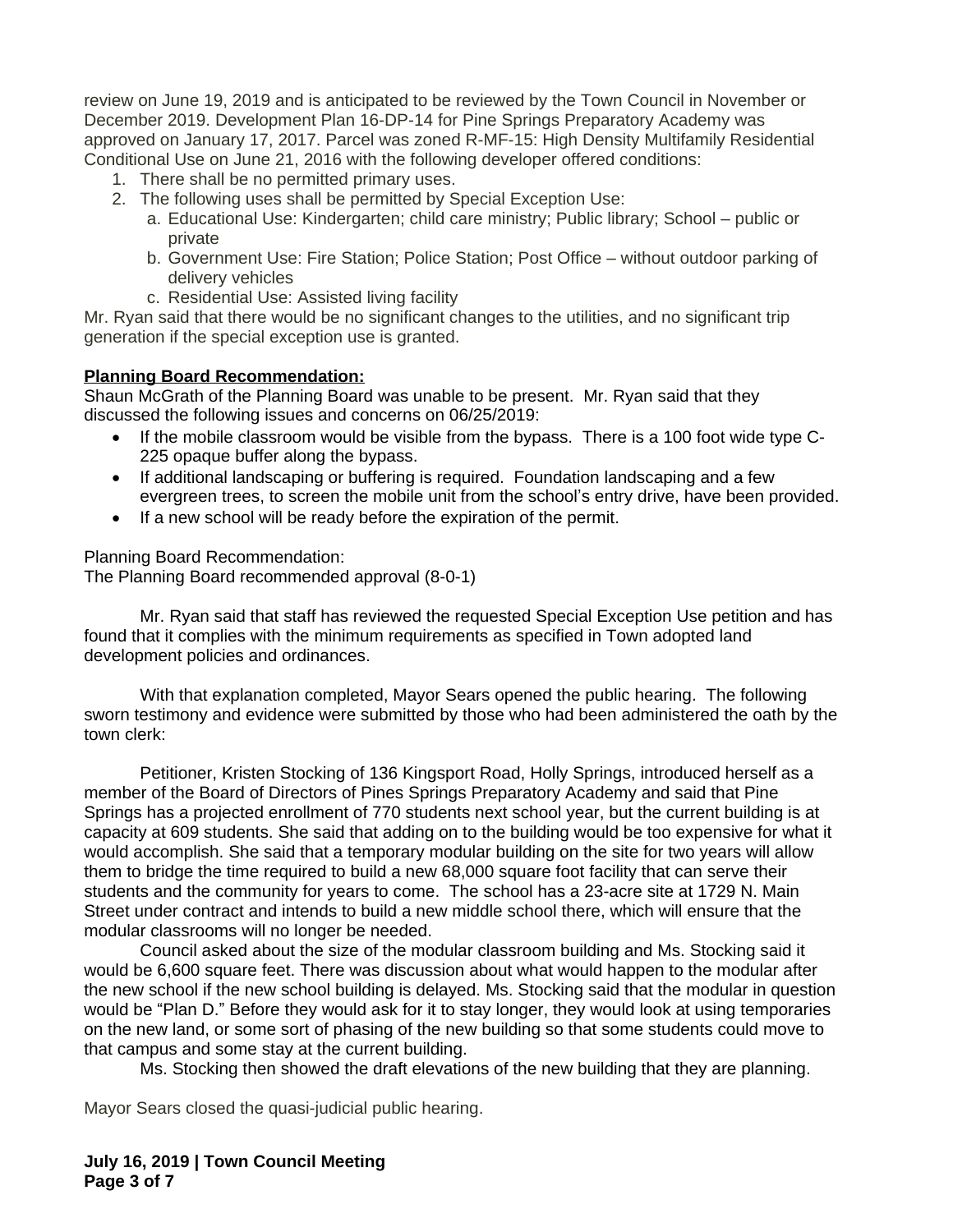Councilwoman Kelly asked about the traffic impact and Rachel Jones said that a traffic memo indicated that the modular unit would generate 88 new trips, which did not trigger a Traffic Impact Analysis. Andy Petty, of Currier Engineering said that Ramey Kemp did the trip generation memo because they did the plan for the school. He explained that the formula used for trip generation with a school uses different formulae than that for a commercial development. He said that the original TIA included more students than the school has now, so the additional 150 students in the modulars do not represent an additional 150 students for the TIA. When a TIA is triggered by the building of the new school building, those 88 trips will be included in those calculations and any road improvements required would be included in the development plan for the new building.

Councilman Berry asked if the public schools were still operating under temporary permits for their modulars. Mr. Ryan said that the Wake County Board of Education gets the SEU for modulars when they build schools to plan for expansion. He said the Town has not found any instance where Wake County Board of Education is not in compliance.

**Action:** Motion to make and accept the Findings of Fact and to approve Special Exception Use #19-SEU-04 for with the conditions stated below.

# **Conditions:**

- 1. All operations must adhere to the evidence submitted by the applicant as stated in the findings of fact submitted and those findings of fact specified by the Town Council in conjunction with 19- SEU-04.
- 2. The applicant shall make progress towards accomplishing the goals of development indicated the conceptual site plan submitted with this Special Exception Use request (PSPA Middle School Expansion Preliminary Plan, dated received 04/26/2019). This Special Exception Use shall expire, and the temporary structure shall be removed, on January 1, 2021. The Town Council may grant an extension of up to one (1) year.
- 3. All previous approval conditions for Pine Springs Preparatory Academy Development Plan will apply to this plan as well.

**Motion by:** O'Brien **Second by:** Lee **Vote:** unanimous

### **9. Consent Agenda:**

The Council approved a motion to approve all items on the Consent. The motion carried following a motion by Councilman O'Brien, a second by Councilman Kelly, and a unanimous vote. The following actions were affected:

9a. Minutes - The Council approved minutes of the Council business meeting held June 18, 2019, and the workshop meetings held on June 19, 2019 and July 9, 2019.

9b. Budget Amendment Report – The Council received a report of monthly administrative budget amendments approved by the Town Manager. *A copy of the budget amendment report is attached to these minutes.*

9c. Duke Easement for Sugg Farm Picnic Shelter - The Council approved an easement for Duke Power to run electricity to the Sugg Farm Picnic Shelter.

9d. Electronic Payment Resolution - The Council approved Resolution 19-25 authorizing processing of electronic payments. *A copy of Resolution 19-25 is attached to these minutes*.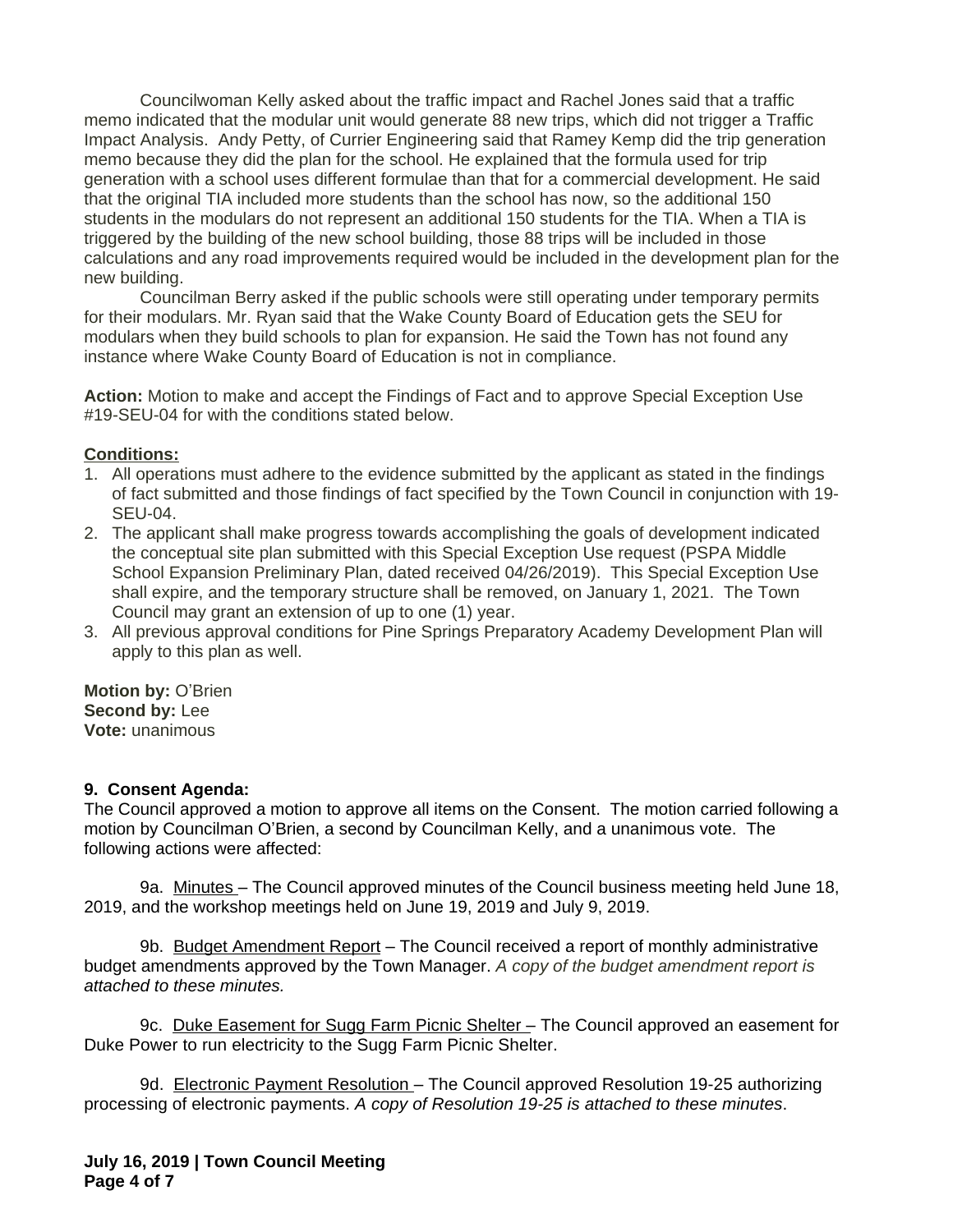9e. Budget Amendment for Fire Department Vehicle – The Council approved a budget amendment to use \$39,358 from FY2018-19 funds to purchase a fire department pick-up truck. *A copy of the budget amendment is attached to these minutes.*

9f. Office Furniture Procurement – The Council approved a furniture proposal from Alfred Williams Company in the amount of \$30,816.41 to replace deteriorating seating and workspace furniture in Town Hall.

9g. Municipal Agreement for Traffic Signal Maintenance - The Council approved a two-vear municipal agreement with the Town of Cary to maintain the Ballentine Signal, authorizing \$36,782 in FY2019-20 and \$7,872 in FY2020-21.

### **10. New Business:**

### **10a. Appointment of Parks and Recreation Advisory Committee Members**

Three three-year positions on the Parks and Recreation Advisory Committee became vacant on June 30, 2019. The vacancies were advertised in accordance with the Board Appointment Policy Statement and eleven applications were received. Council reviewed the applications and voted by ballot. Deputy Town Clerk Latisha Butler tabulated the ballots and the applicants received the following number of votes:

| 2 (Lee, Berry)                |
|-------------------------------|
|                               |
| 3 (Berry, Villadsen, Kelly)   |
| 1 (Kelly)                     |
|                               |
| 2 (Lee, O'Brien)              |
| 3 (Berry, O'Brien, Villadsen) |
| 3 (O'Brien, Villadsen, Kelly) |
| $1$ (Lee)                     |
| O                             |
|                               |

**Action 1:** Motion to appoint Susan Smith, Molly Sapienza, and Jason Guetgemann to the Holly Springs Parks and Recreation Advisory Committee for three year terms from July 1, 2019 to June 30, 2019.

*A copy of the ballots cast are attached to these minutes.*

**Motion by**: Lee **Second by**: O'Brien **Vote:** Unanimous.

### **10b. Major Amendment to Development Options Plan 18-DO-01, Steeplechase**

Sean Ryan, Planning and Zoning said that during a storm one of the two preserved white oak trees on the Steeplechase property fell. Staff was notified of this event on April 8, 2019. A report from a registered forester, received on April 24, 2019, indicated that the tree's fall was not caused by development activity. Because the tree is no longer present on the site, the reforestation area must be adjusted to account for additional reforestation. The maximum reforestation allowed for this project was 18.3 percent of land area. The applicant proposes modifying this waiver to allow up to 19.2 percent for reforestation.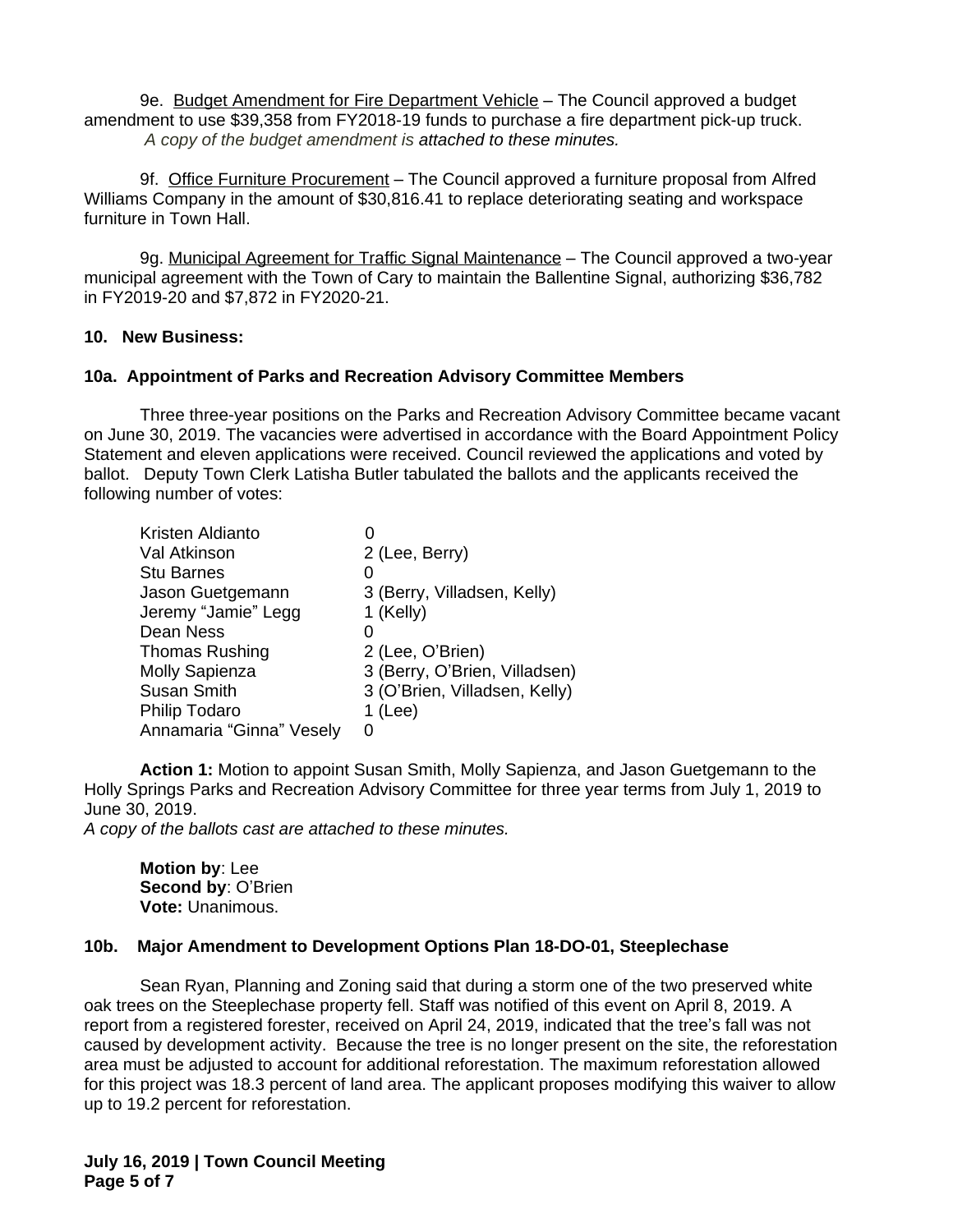# **Planning Board Recommendation:**

Shaun McGrath, Planning Board, said the Planning Board discussed the following issues and concerns on 06/25/2019:

> • What triggered the need to amend the plans. Staff reviewed the tree preservation ordinance with the Board and indicated that since the project is not yet under construction the ordinance does not have a way to allow the removal of the tree without a plan amendment.

> • If any other projects currently under construction may be in the same situation with a fallen tree.

Planning Board Recommendation:

The Planning Board recommended approval for Waiver 19-WAV-26 and Development Option Plan Amendment 18-DO-01-A01 (8-0-1)

Council asked Mr. Ryan if the tree would be replaced with a hardwood and were told that they will follow the same standards – no more than 25% of any one species, with a mix of hardwoods and evergreens.

**Action 1:** Motion to make and accept the Findings of Fact for consideration of and to approve Unified Development Ordinance Waiver 19-WAV-26.

**Motion by**: Kelly **Second by**: Villadsen **Vote:** Unanimous.

**Action 2:** Motion to approve Major Amendment #18-DO-01-A01 for Steeplechase with the conditions stated below. **Conditions:**

1. All previous conditions of approval for Steeplechase shall apply to this amendment.

**Motion by**: Villadsen **Second by**: Lee **Vote:** Unanimous.

**10c. Mills at Avent Ferry Development Agreement Amendment 4** This item was removed from the Consent Agenda for further discussion.

Councilwoman Kelly asked why this amendment did not go back to the Planning Board. John Schifano, town attorney, said it was a relatively minor amendment to the Development Agreement. He explained that typically these items are not brought back to the Planning Board, because it is outside the normal development process, but Council could choose to send it back. Typically the Town does not have the right to dictate the look on residential construction, but the developer agreed to these restrictions because he wanted the smaller lot size. He explained that, in order to preserve the Needham-Norris House, the Town agreed that the developer could come back at a later time and ask for an amendment, but the Town did not guarantee that they would approve everything the developer asked for.

There was discussion on whether this would create a precedent. Mr. Schifano said that the agreement was made in order to preserve the historic house, so that, unless there were more historic houses to be preserved, this would not set a precedent.

**July 16, 2019 | Town Council Meeting Page 6 of 7**